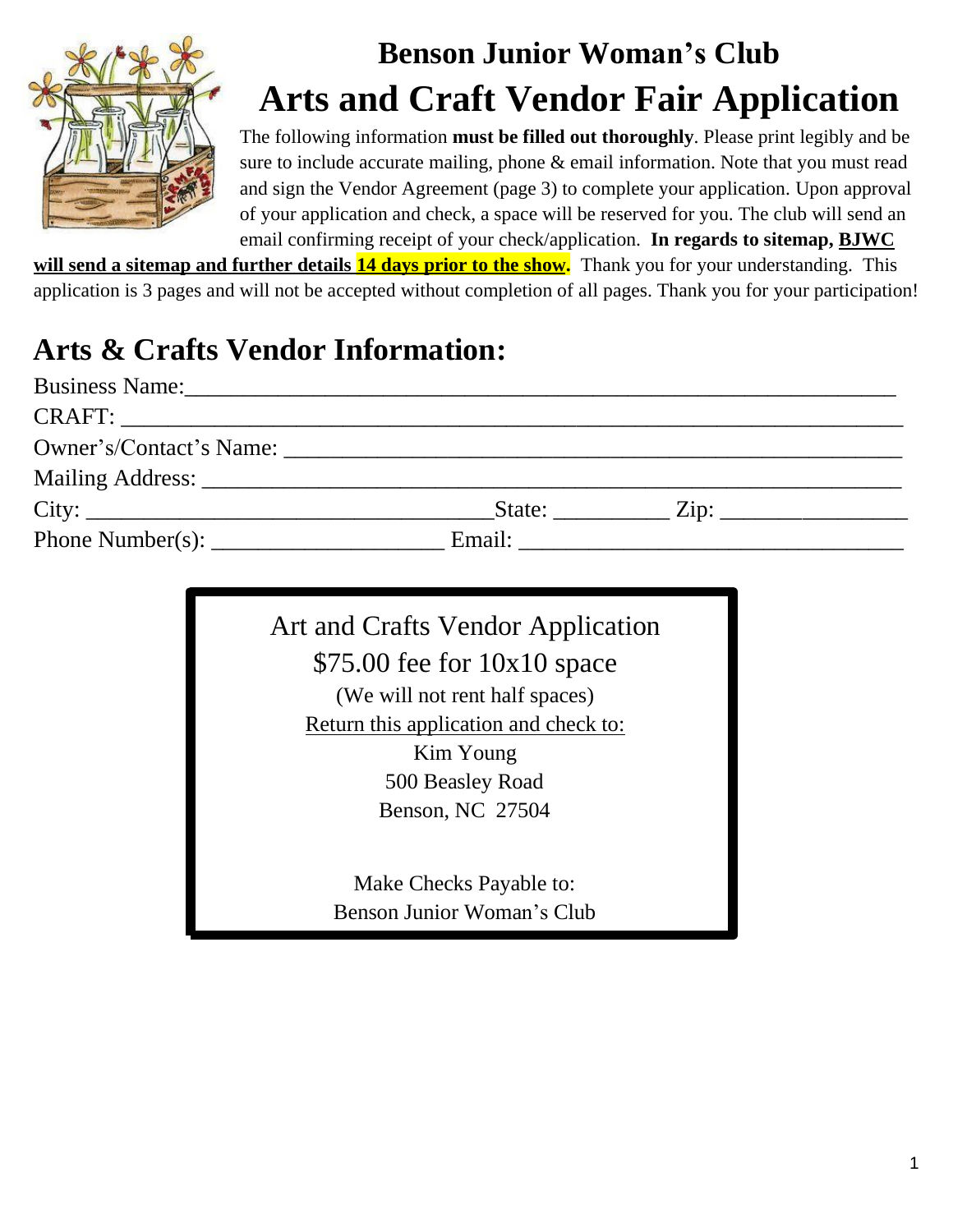

## Each vendor is responsible for the following:

- Booth set- up and clean -up.
- Space must be left as it was found, empty and clean.
- Absolutely no imported trinkets, no food, nor any commercial items of this nature are permitted. According to NC Statue #105-53, itinerant merchants' articles sold must be "produced by vendor or handcrafted." Other articles being sold in town require vendors to purchase a *Peddler's License* from the Town of Benson and cannot be included in this craft show. The vendor will be allowed to sell ONLY THOSE ITEMS specified on the VENDOR APPLICATION. Selling any items that are not approved and/or not listed on the application may result in the immediate shutdown of the vendor's booth and forfeiture of the registration fee.
- Chairs and/or table for the exhibit, as well at a tent (discretion of vendor). We do not provide these.
- Safety of booths and exhibit during the day of the Festival. Any signage will be 4 ft or under and properly secured.
- Tarp or plastic (in case of inclement weather). NO BULLHORNS ALLOWED!

#### **►►APPLICATION CONFIRMATION◄◄**

BJWC will EMAIL YOU A CONFIRMATION **14 days before the show.** There is **no need to call The Benson Chamber** for your space number as you will receive your space the morning of the show from a BJWC member. Please specify EXACTLY what you plan to offer in the space you are applying for. **NO COMMERCIAL** products may be sold – only handmade or hand -authenticated products.